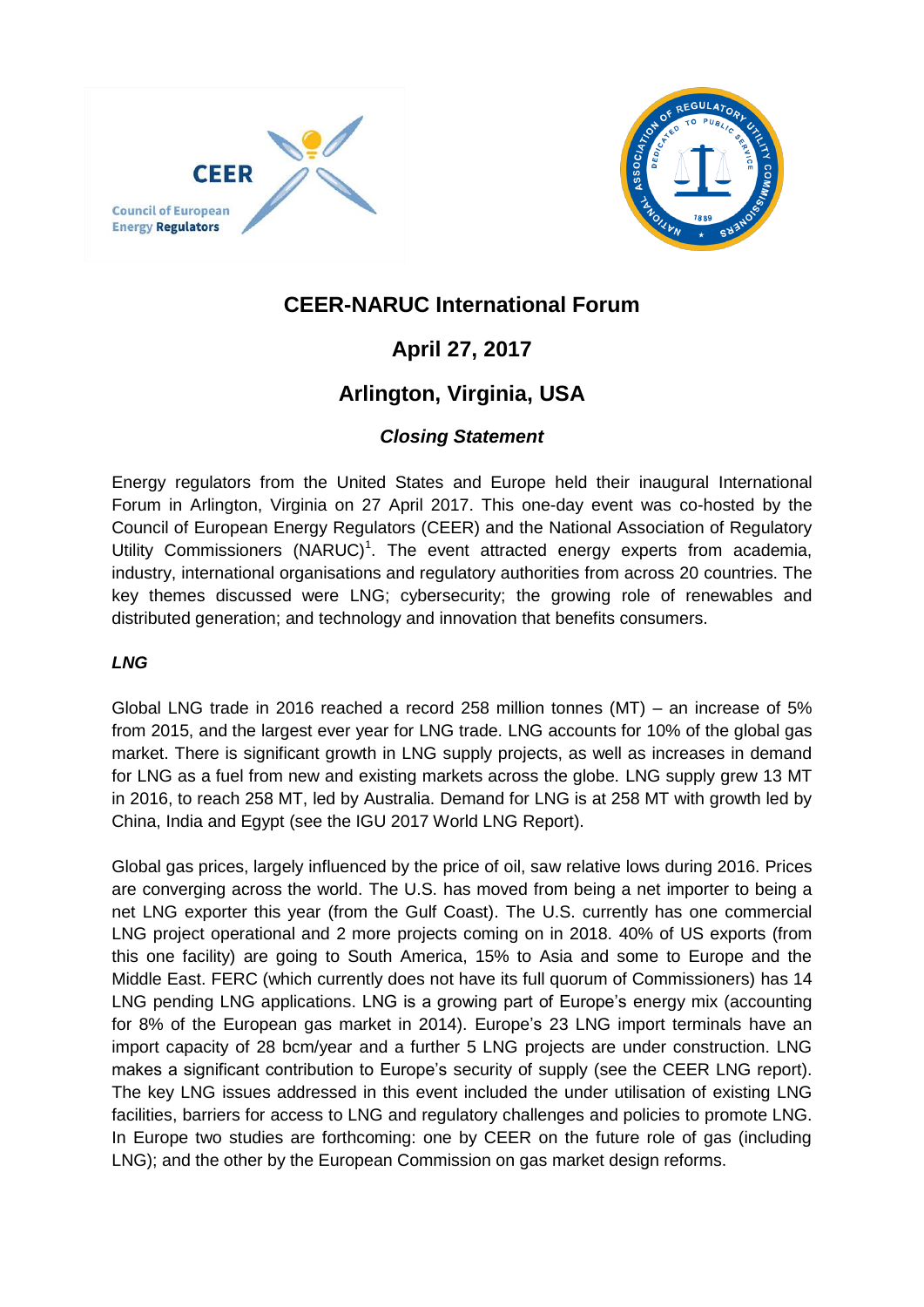#### **Cyber Security**

Cyber security and the protection of critical assets is growing concern globally. This CEER-NARUC International Forum was a rare opportunity for energy regulators in America and Europe to be joined by leading international cyber experts to discuss the main cyber security challenges for the energy sector.

There are significant cyber and privacy developments in the EU with the new general frameworks under the Network Information Security (NIS) Directive and the General Data Protection Regulation, and the emerging new energy-specific cyber strategy in Europe including possibly a new EU-wide Network Code. CEER's new initiative, called the Partnership for the Enforcement of European Rights, seeks to reinforce cross-sectoral, cross-authority cooperation in Europe on issues (including cyber) to the benefit of consumers. The U.S. speakers shared lessons learned from the Ukraine cyber attacks in 2015, from the military, and from NERC and NARUC work (in collaboration with other partners such as homeland security and energy utilities). Key issues discussed included:

- cyber emergency management, the additional challenges from the Internet of Things (IoT), and what regulators can do to ensure that cyber threats do not challenge the reliability of the electric grid and security supply along the entire value chain.
- The need for adequate capacity and competences within energy regulatory authorities to deal with cyber (which is a cross-sectoral issue).
- The important issue of who pays for cyber and how regulators can appropriately evaluate utility expenses on cyber projects, in order to cost-effectively maintain security and reliability of supply to consumers.
- The need for a platform for international collaboration on cyber security.

CEER and NARUC committed to further cooperate on the issue of cyber security given the urgent need to prevent, detect, respond and recover from cyber attacks.

#### **The growing role of renewables and distributed generation**

With the Paris Climate Change agreement (signed in December 2015), Renewable Energy Sources (RES) are expected to play a major role in the transition towards lower greenhouse gas emissions. The International Energy Agency (IEA) forecasts that RES has the potential to contribute 30% of all emissions savings through 2050.

RES is already having a growing a significant influence in the U.S., accounting for more than half of new generation capacity additions n 2016, and 11% of total US electricity generation. There are many drivers in the US including the Renewable Energy Portfolios Standards, the lowering cost of RES, and tax policies. In the US, electricity costs are only modestly affected by the additions of RES (less than 1% nationwide and with some states that are rich in RES witnessing electricity price falls).

In Europe, 28% of the EU's electricity consumption comes from RES. Solar and wind power are now central players in the European electricity sector. As a sign of the growing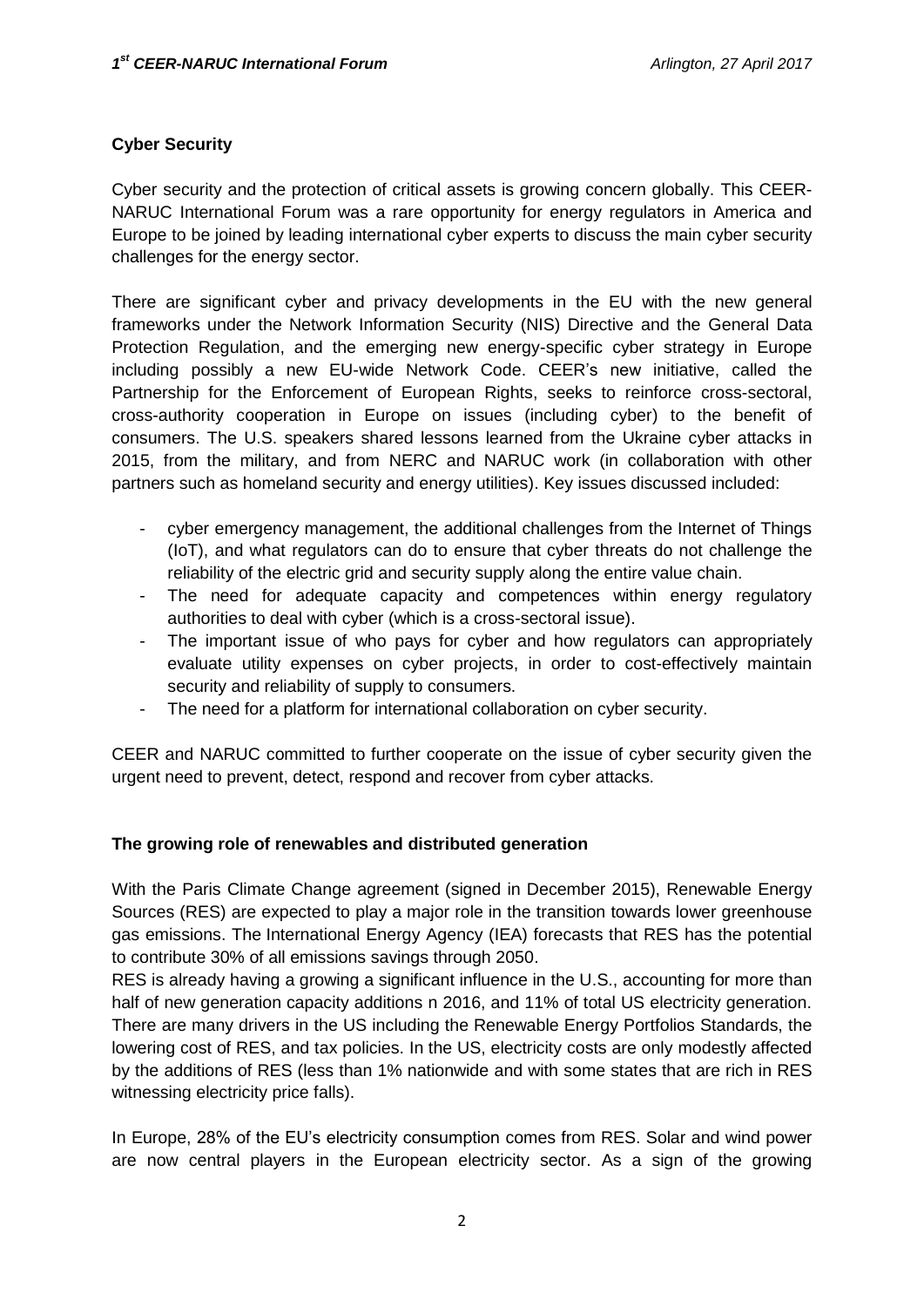importance of RES, a new report by the Hungarian regulatory authority on geothermal energy potential in Hungary was presented. Europe has set itself a target to collectively reach a share of at least 27% renewables in final energy consumption by 2030. This translates to an ambitious level of approximately 50% of Europe's electricity consumption coming from renewable sources by 2030. A (2016) CEER/ACER report shows that RES subsidies are a significant and rising part of average household electricity consumer bills in Europe, having risen from about 6% in 2012 to 13% in 2015. The cost of RES support schemes, country by country, can be found in the recent (April 2017) CEER report. European regulators also shared their lessons (Jan 2016 CEER report) on how to re-design RES support schemes so as to move towards market integration.

The European Commission's"Clean Energy for All Europeans" legislative package (proposed in November 2016 and currently under negotiation by EU lawmakers) provide, *inter alia,* for a new electricity market design which seeks to better integrate RES more into the market, which regulators welcome. It also seeks to empower household consumers to produce, sell and store electricity, either individually as "prosumers" or in a community (also called "energy community" in Europe).

Distribution networks (lower voltage networks) are becoming more central because of the increase in distributed RES generation, active domestic (household) consumers with varying electricity demand, prosumers, energy storage, power-to-heat, electric vehicles and community based initiatives. Distributed generation, storage and demand-side initiatives can support a more flexible, targeted management of the distribution network and may offset traditional network investment. Whilst the active participation of more consumers is very much welcomed, adding DG raises regulatory issues (e.g. interconnection standards, allocation of distribution system costs, and rate design and tariffs) and requires greater cooperation by network operators at transmission and distribution level.

Efficient RES requires efforts in different areas including infrastructure, financing and the regulatory framework. The event addressed several ongoing challenges regulators and policy makers face given all these trends, including:

- The need to efficiently and fully integrate RES into the electricity market. RES should have the same wholesale opportunities and responsibilities as conventional generation, including balancing responsibility
- The move to diminish RES subsidies. Where needed, RES support schemes should be designed cost efficiently and integrated fully into the wholesale market.
- To avoid perverse effects, net metering of self-generation (between supply and generation) for prosumers should be avoided. Net metering (whereby excess electricity is injected into the grids and used later when the prosumers onsite generation is insufficient) should be avoided as it implies shortage capacity is available for free..
- Efforts should be made to remove various cross-subsidies in order to create a level playing field between prosumers/energy communities and less active consumers.
- The need for robust carbon pricing.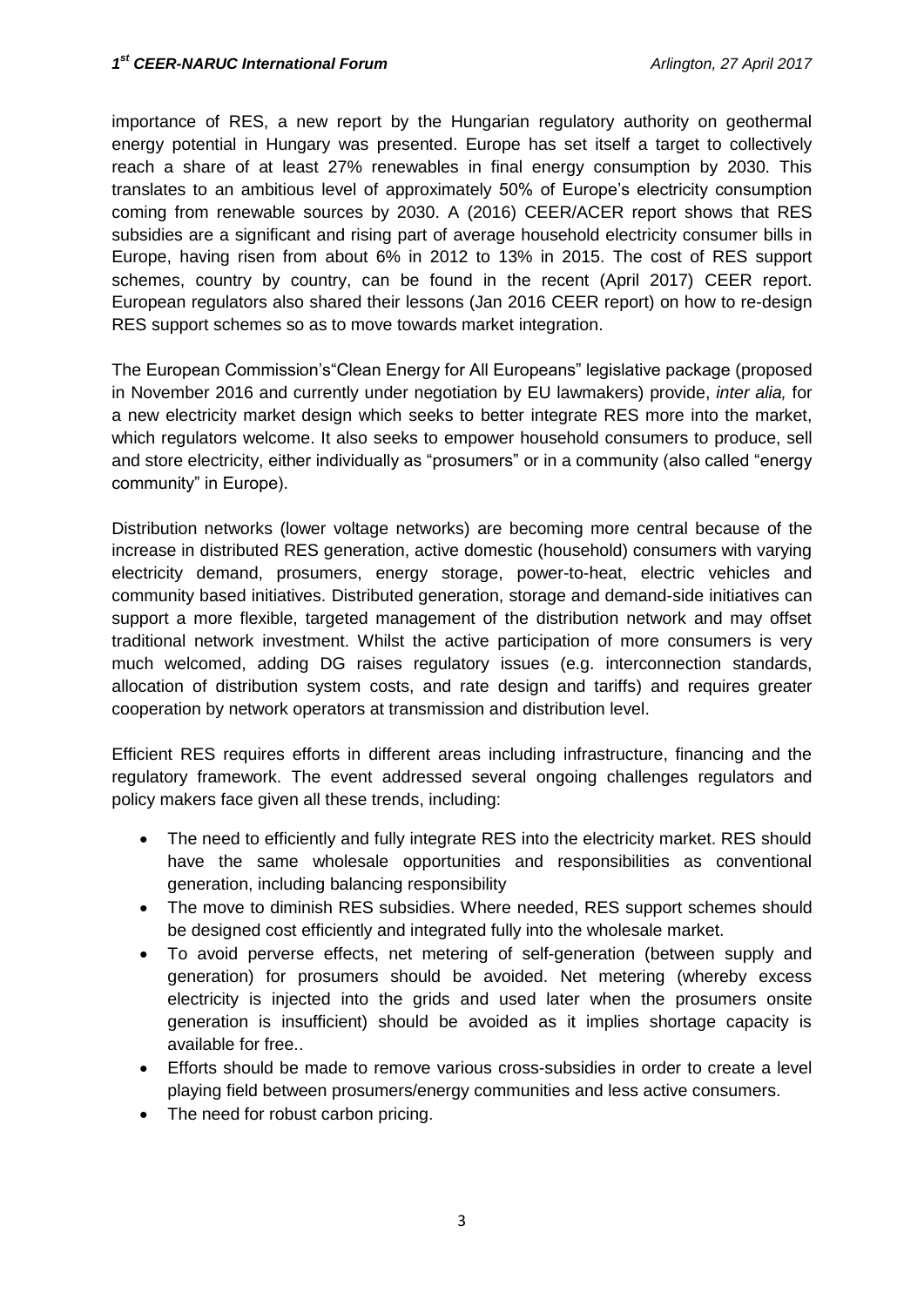#### **Technology and innovation that benefits consumers**

This panel discussion on technology and innovation continued the emphasis on strong economic signals. Three technologies are transforming the electricity sector: digitalisation; smart metering/systems and homes; and distributed generation. There are also new regulatory challenges ranging from the Internet of Things (IoT) to disruptive business models and to bundled goods where energy is offered with other services. The result is that consumers can play an increasingly important role in markets through energy efficiency, demand response and self-generation. Innovation and smart meters can help unlock demand-side participation by consumers, with benefits in consumer bills and for the system generally.

For this to happen, consumers must be given the opportunity to access dynamic tariffs with price signals (to shift consumption to cheaper times of the day) and have access to energyrelated competitive products in a fair, transparent and economically-efficient market. European regulators spoke to the importance of smart meters and welcomed the emphasis in the new Clean Energy legislative proposals to facilitate more active consumers.

Unlocking the benefits of demand response requires new smart technologies and business models as well as conducive market designs and smart regulation that create the signals for demand response. Research presented by Professor Ignacio Pérez-Arriaga's (MIT and IIT-Comillas University) on the MIT study explained how the utility business model is changing as is the way to regulate the utility of the future. Key findings of the MIT study include:

- The only way to put all resources on a level playing field and achieve efficient operation and planning in the power system is to dramatically improve prices and regulated charges (i.e. tariffs or rates) for electricity services.
- Cost-reflective electricity prices and regulated charges should be based only on what is metered at the point of connection to the power system.
- Peak-coincident capacity charges that reflect users' contributions to incremental network costs incurred to meet peak demand and injection, as well as scarcitycoincident generating capacity charges, can unlock flexible demand and distributed resources and enable significant cost savings.
- Granularity matters. The value or cost of electricity services can vary significantly at different times and at different locations in electricity networks. Progressively improving the temporal and locational granularity of prices and charges for these services can deliver increased social welfare. However, these benefits must be balanced against the costs, complexity, and potential equity concerns of implementation.
- Care must be taken to minimize distortions from charges that are designed to collect taxes, recover the costs of public policies (such as efficiency programs, heating assistance, subsidies for renewable energy).
- Economies of scale still matter, and the distributed deployment of solar PV or energy storage is not cost-effective in all contexts and locations.